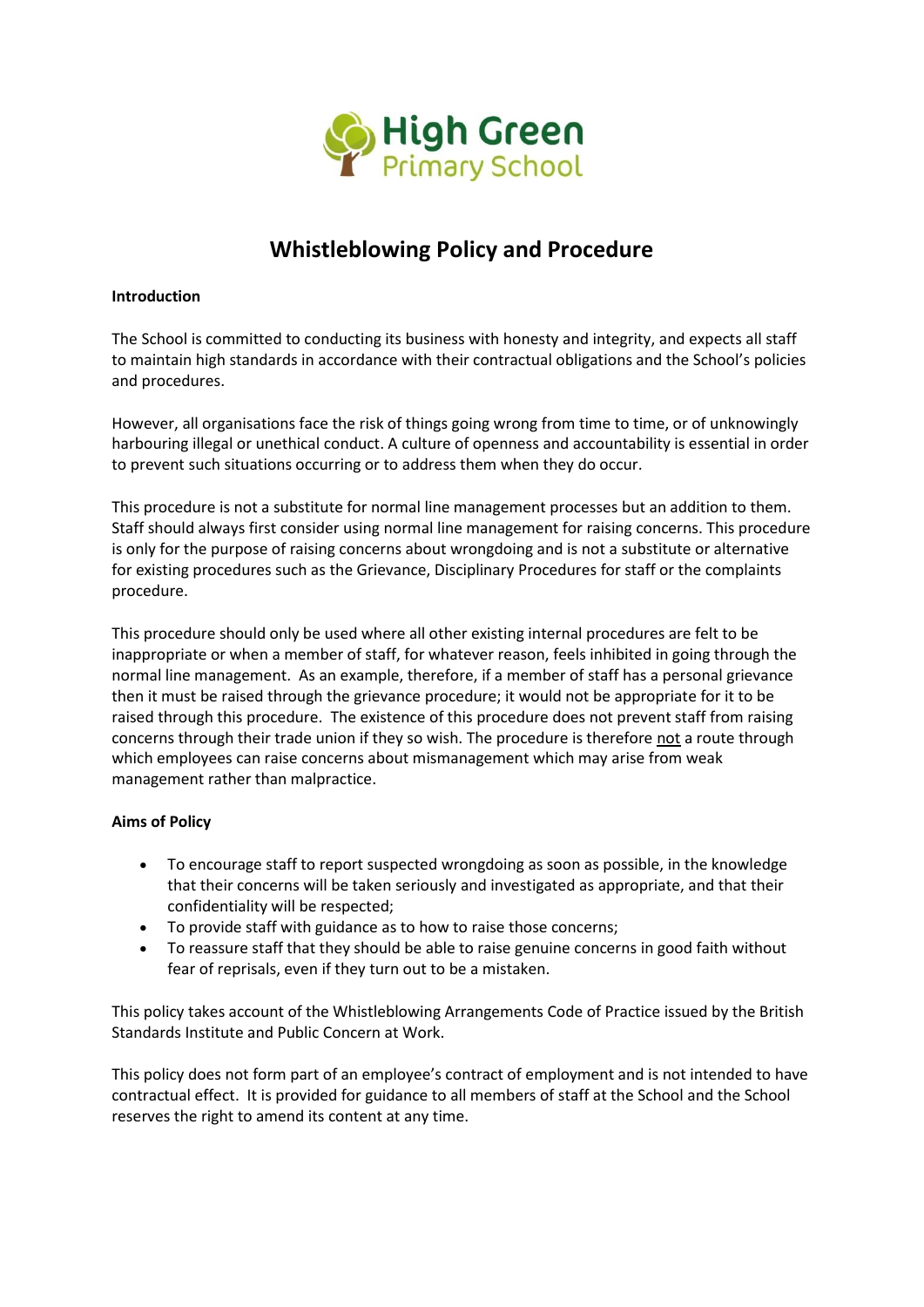This Policy reflects the School's current practices and applies to all individuals working at all levels of the organisation, including the Governors, Headteacher, members of the Senior Leadership Team, employees, consultants, contractors, trainees, part-time and fixed-term workers, casual and agency staff (collectively referred to as "Staff" in this policy) who are advised to familiarise themselves with its content.

# **What is whistleblowing?**

Whistleblowing is when someone raises concerns , usually relating to misconduct or malpractice that has happened in the past, is happening now or they fear may happen in the future either within the organisation they work for or externally.

The Public Interest Disclosure Act 1998 protects workers from any detriment from their employer (e.g. bullying or termination of contract) if they disclose information that they reasonably believe is made in the public interest and relates to:

- A criminal offence
- A failure to comply with a legal obligation
- A miscarriage of justice
- Health and safety
- Environment damage
- Information concerning the above has been or is likely to be deliberately concealed.

Whistleblowing is different from a complaint or a grievance - a **grievance** is when an employee has a dispute about their employment & this is dealt with by their organisations' internal procedures.

A **complaint** is usually about someone being poorly treated and seeking redress or justice. Ofsted has limited powers to deal with complaints e.g. about settings that Ofsted regulates such as childcare providers and children's homes.

A 'whistleblower' is a person who raises a genuine concern in good faith relating to any of the above. If you have any genuine concerns related to suspected wrongdoing or danger affecting any of the School's activities (a whistleblowing concern) you should report it under this policy.

This policy should not be used for complaints relating to Staff's own personal circumstances, such as the way you have been treated at work. In those cases you should follow the Grievance Policy and Procedure.

If Staff are uncertain whether something is within the scope of this policy they should seek advice from the Headteacher and if the matter is in relation to an alleged wrongdoing by the Headteacher or Headteacher then Staff should seek the advice of the Designated Governor. (In this case the Chair of Governors)

## **Raising a whistleblowing concern**

The School hopes that in many cases Staff will be able to raise any concerns with their Line Manager, speaking to them in person or putting the matter in writing if they prefer. They may be able to agree a way of resolving a concern quickly and effectively. In some cases they may refer the matter to the Governing Body.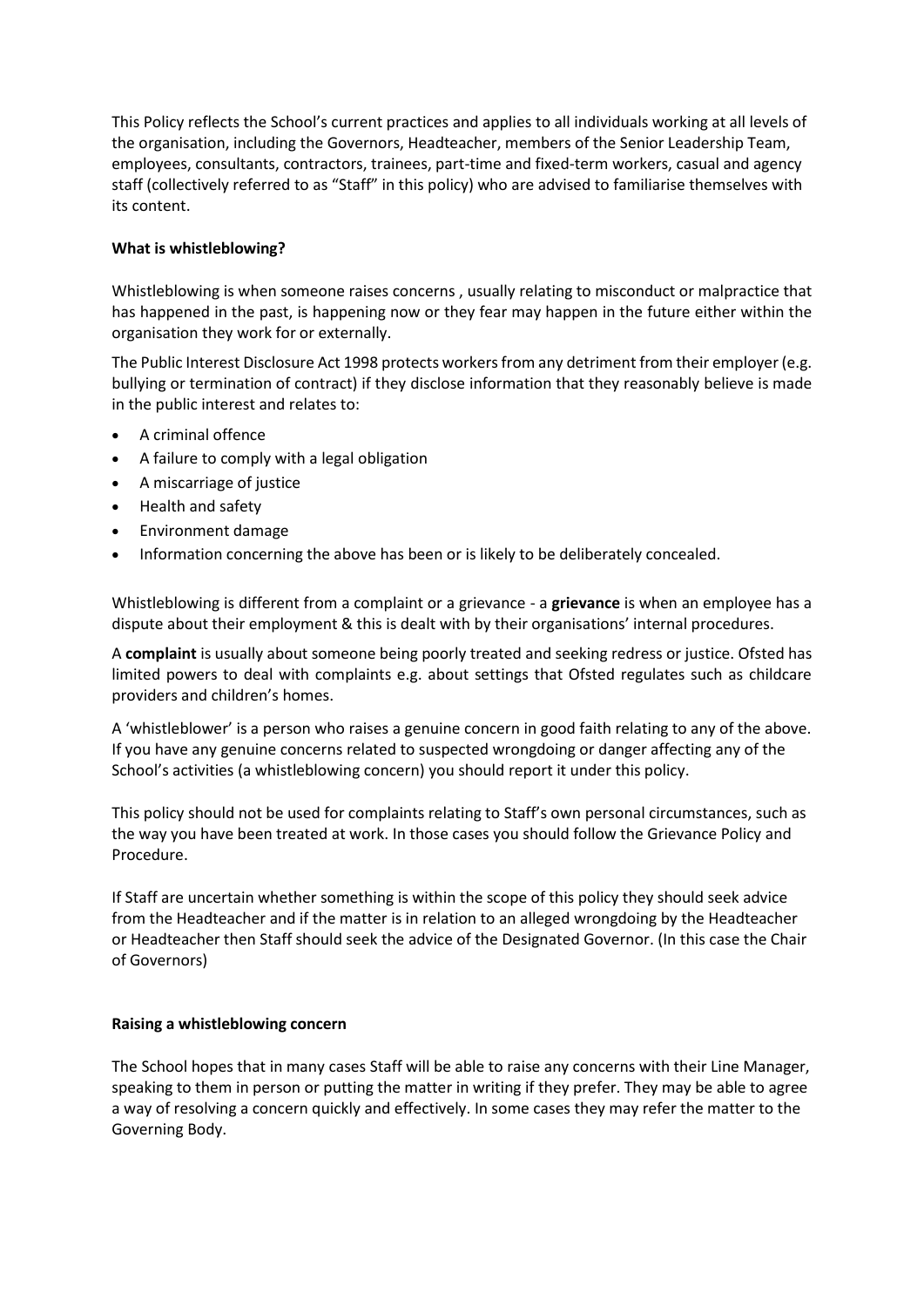However, where the matter is more serious, or you feel that your Line Manager has not addressed your concern, or you prefer not to raise it with them for any reason, you should contact one of the following:

## **The Headteacher**

# **The Governor with responsibility for Whistleblowing matters**

The Headteacher will arrange a meeting with the 'whistleblower' as soon as practicable to discuss their concern. They will record sufficient details to enable the matter to be thoroughly investigated. As a minimum the Headteacher will record the name of the employee but also indicate whether the individual wishes his or her identity to remain confidential, if possible and the nature of the concern. In some cases it will not be possible to maintain confidentiality and the Headteacher should explain this to the employee. In such instances the employee will have the choice of either withdrawing or agreeing to his/her identity becoming known to enable the concern to be effectively dealt with.

Staff may bring a colleague or trade union representative to any meetings under this policy who must respect the confidentiality of the disclosure and any subsequent investigation.

The School will take notes and produce a written summary of the concern raised and provide the 'whistleblower' with a copy as soon as practicable after the meeting. The School will also aim to give the ''whistleblower'' an indication of how it proposes to deal with the matter.

# **Confidentiality**

The School hopes that Staff will feel able to voice whistleblowing concerns openly under this policy. However, if a member of staff wants to raise his or her concern confidentially, the School will endeavour to keep his or her identity secret in so far as it is possible to do so when following this policy and procedure. If it is necessary for anyone investigating that member of staff's concern to know the 'whistleblower's identity, the School will discuss this with the member of staff first.

The School does not encourage Staff to make disclosures anonymously. Proper investigation may be more difficult or impossible if the School cannot obtain further information. It is also more difficult to establish whether any allegations are credible and have been made in good faith. 'whistleblower's who are concerned about possible reprisals if their identity is revealed should come forward to one of the contacts listed above and appropriate measures can then be taken to preserve confidentiality.

If an individual misuses the policy and procedure e.g. by making malicious or repeated unsubstantiated complaints against colleagues this could give rise to action under the School's Disciplinary Procedure. If the Headteacher knows or has a suspicion that an employee comes into this category then s/he will take advice from the Designated Governor who will help to determine what action should be taken.

## **Concerns against Governors**

If a concern against a Governor is received then this will be treated in the same way as any other concern. It will receive the same serious consideration. The concern will be raised by the Headteacher with the Chairman of Governors who will decide how it should be dealt with.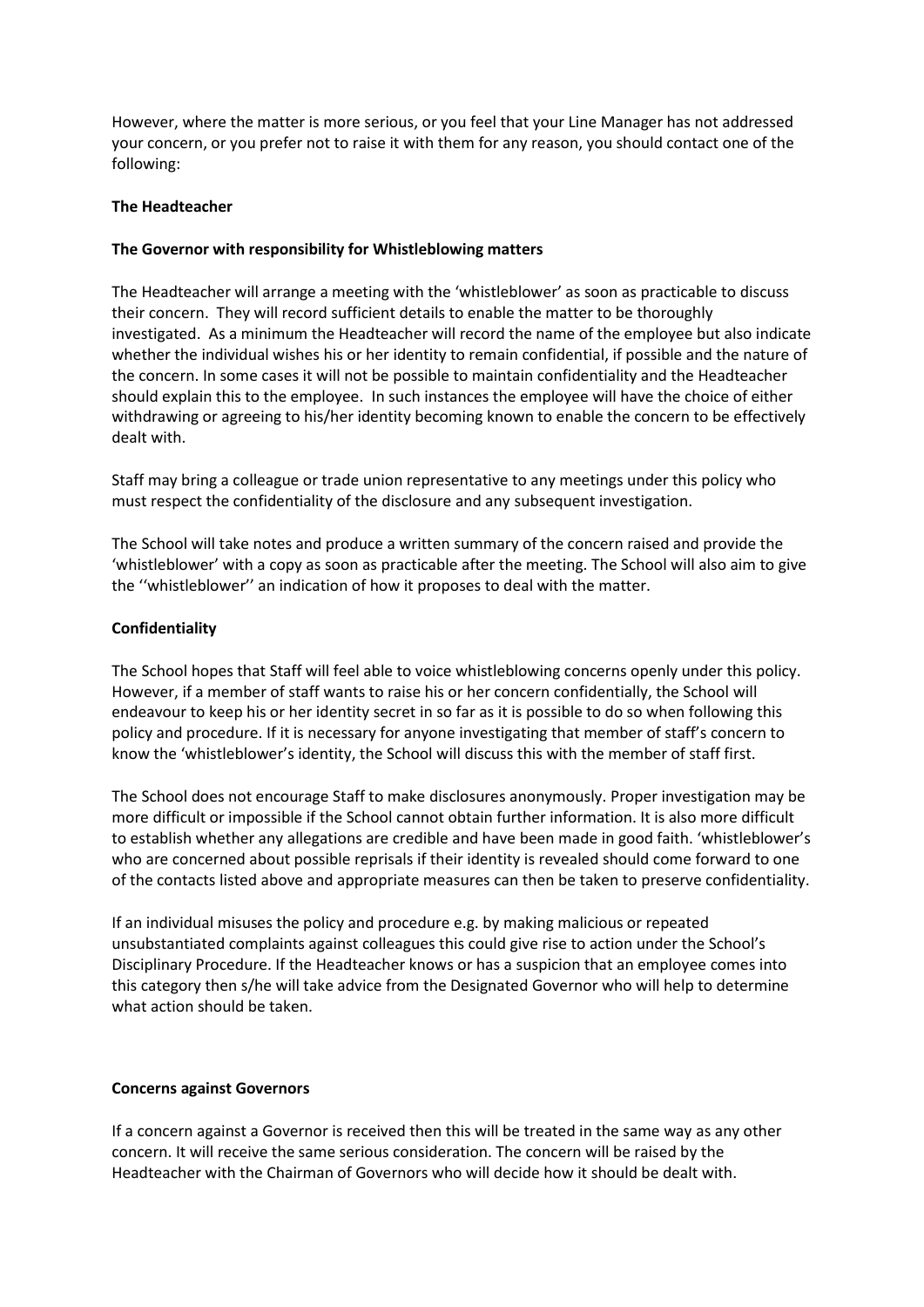If the concern is against the Chairman of Governors then clearly this process cannot be followed. In such circumstances, the concern will be taken directly to the Headteacher who will decide in consultation with the Headteacher and the Governor with responsibility for Whistleblowing matters how it should be dealt with. In normal circumstances such a concern would be referred to the Department for Education for action.

## **External disclosures**

The aim of this policy is to provide an internal mechanism for reporting, investigating and remedying any wrongdoing in the workplace. In most cases Staff should not find it necessary to alert anyone externally.

The law recognises that in some circumstances it may be appropriate for Staff to report their concerns to an external body such as a regulator. It will very rarely if ever be appropriate to alert the media. We strongly encourage you to seek advice before reporting a concern to anyone external. The independent whistleblowing charity, Public Concern at Work, operates a confidential helpline. They also have a list of prescribed regulators for reporting certain types of concern.

Whistleblowing concerns usually relate to the conduct of School Staff, but they may sometimes relate to the actions of a third party, such as a service provider. The law allows Staff to raise a concern in good faith with a third party, where the member of staff reasonably believes it relates mainly to their actions or something that is legally their responsibility. However, Staff are encouraged to report such concerns internally first. Staff should contact one of the other individuals set out above for guidance.

# **Investigation and outcome**

Once a member of Staff has raised a concern, the School will carry out an initial assessment to determine the scope of any investigation. The School will inform the 'whistleblower' of the outcome of its assessment. The member of staff raising the concern may be required to attend additional meetings in order to provide further information.

In most cases a panel of three Governors will investigate any issue. In rare cases the School may appoint an investigator or team of investigators including Staff with relevant experience of investigations or specialist knowledge of the subject matter. The investigator(s) may make recommendations for change to enable the School to minimise the risk of future wrongdoing.

The School will aim to keep the member of staff informed of the progress of the investigation and its likely timescale. However, sometimes the need for confidentiality may prevent the School from giving specific details of the investigation or any disciplinary action taken as a result. The member of staff is required to treat any information about the investigation as strictly confidential.

If the School concludes that a 'whistleblower' has made false allegations maliciously, in bad faith or with a view to personal gain, the 'whistleblower' will be subject to disciplinary action under the School's Disciplinary Policy and Procedure.

Whilst the School cannot always guarantee the outcome a particular member of staff is seeking, the School will try to deal with the concern fairly and in an appropriate way. If a member of staff is not happy with the way in which his or her concern has been handled, he or she can raise it with one of the other key contacts outlined above.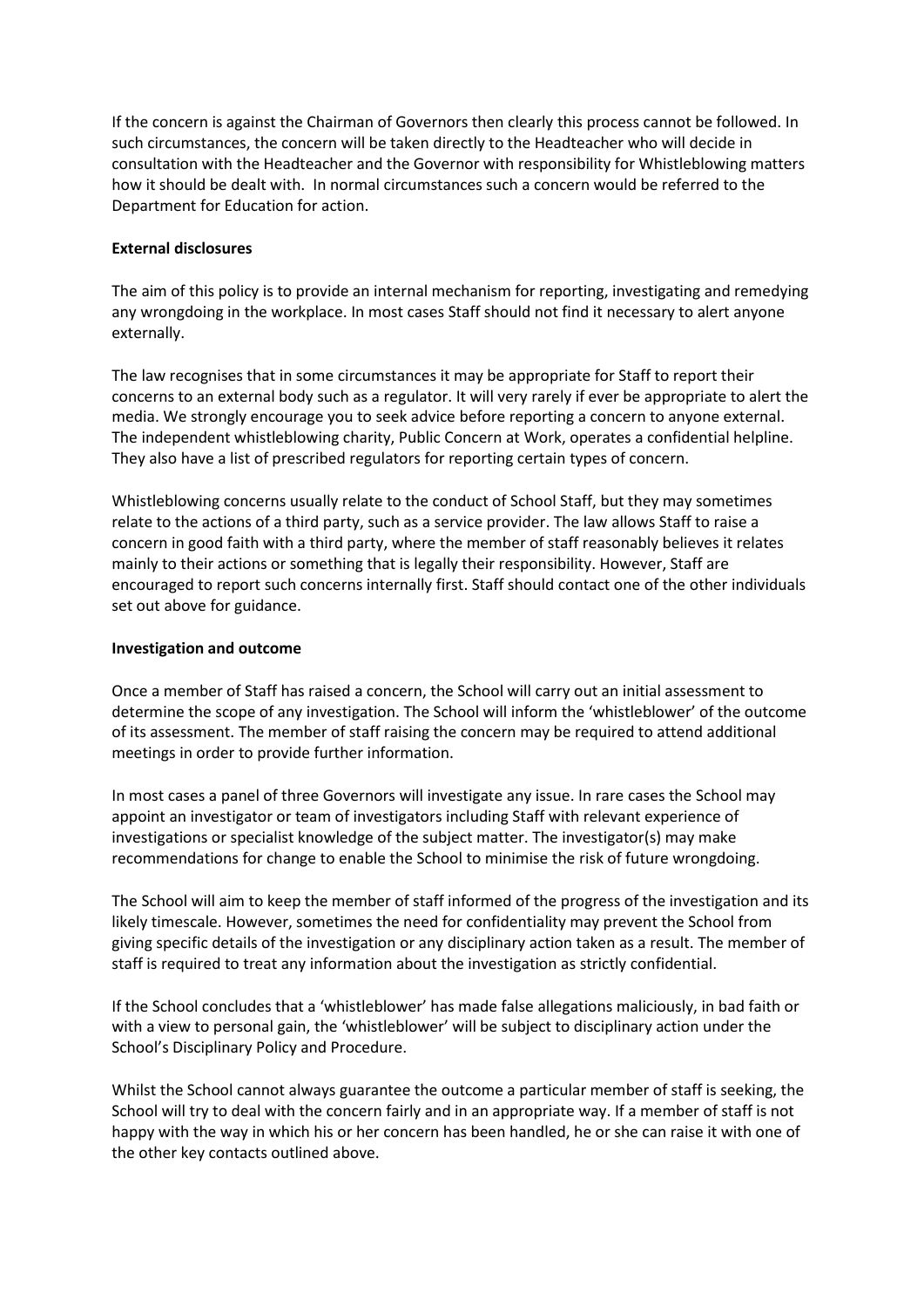There are no rights of appeal against any decisions taken under this procedure. However, an employee or the Headteacher will have the right to refer any particular case to the Designated Governor for review.

Any member of staff raising a concern under the procedure will be kept informed of progress by the Headteacher, including, where appropriate, the final outcome. However, in certain circumstances, e.g. where disciplinary action under the School's Disciplinary Procedure has resulted from the concern, it may not be appropriate to provide specific details due to the confidentiality and sensitivity of such matters

## **Protection and support for 'whistleblower's**

It is understandable that 'whistleblower's are sometimes worried about possible repercussions. The School aims to encourage openness and will support Staff who raise genuine concerns in good faith under this policy, even if they turn out to be mistaken.

Staff must not suffer any detrimental treatment as a result of raising a concern in good faith. Detrimental treatment would include dismissal, disciplinary action, threats or other unfavourable treatment connected with raising a concern. If a member of staff believes that he or she has suffered any such treatment, he or she should inform the Headteacher immediately. If the matter is not remedied the member of staff should raise it formally using the School's Grievance Policy and Procedure.

Staff must not threaten or retaliate against 'whistleblower's in any way. Anyone involved in such conduct will be subject to disciplinary action.

All Staff are responsible for the success of this policy and should ensure that they use it to disclose any suspected danger or wrongdoing. Staff are invited to comment on this policy and suggest ways in which it might be improved. Comments, suggestions and queries should be addressed to the Headteacher in the first instance.

# **Safeguarding**

If a member of staff suspects that there is a serious safeguarding issue that they feel that the Headteacher is not taking seriously or that they believe there is a serious safeguarding issue involving the Headteacher they should in the first instance contact the Designated Governor.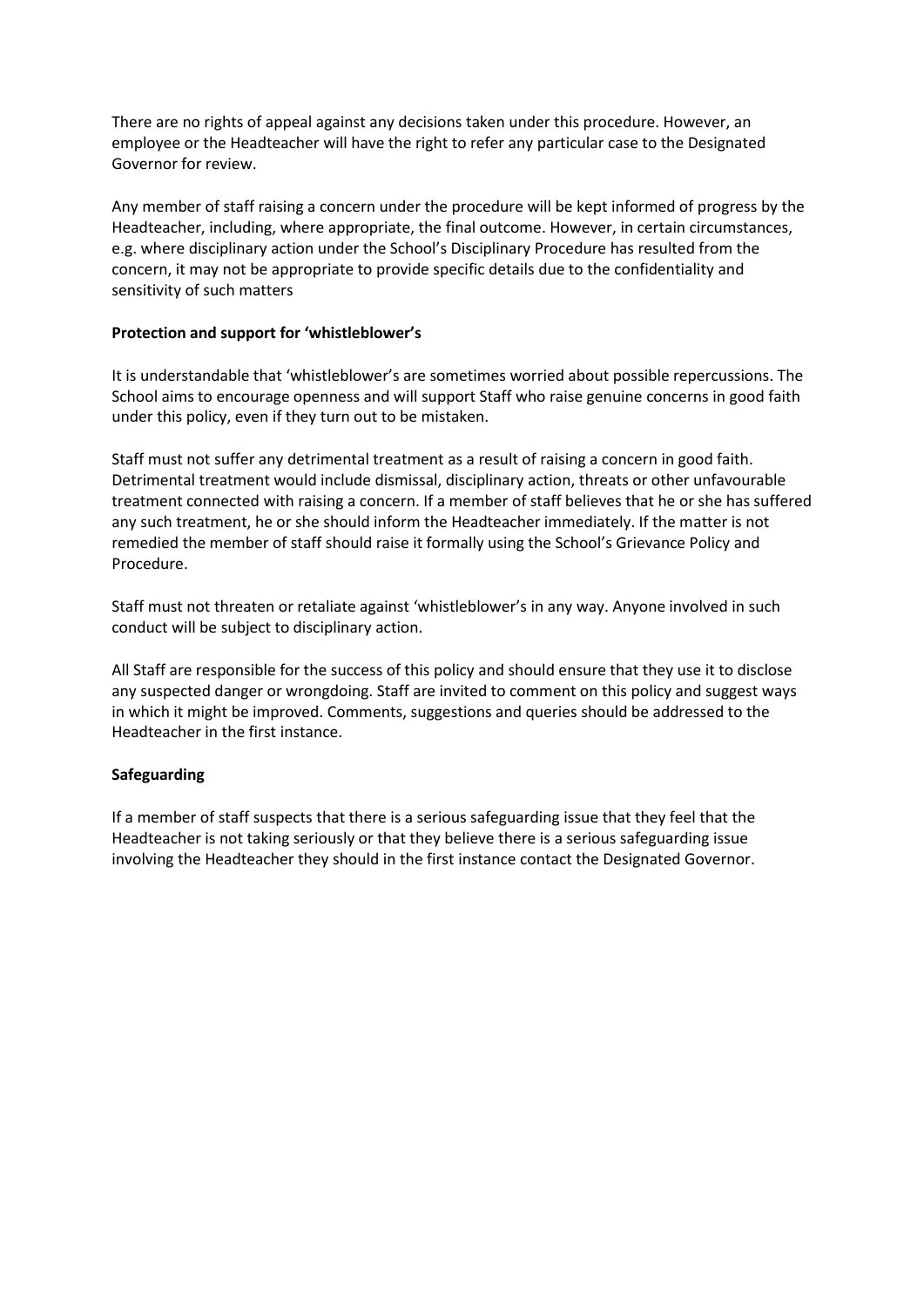# **Appendix 1**

## **Don't think what if I'm wrong – think what if I'm right**

#### **Reasons for whistle blowing:**

- Each individual has a responsibility for raising concerns about unacceptable practice or behaviour.
- To prevent the problem worsening or widening.
- To protect or reduce risks to others.
- To prevent becoming implicated yourself.

## **What stops people from whistle blowing:**

- Starting a chain of events which spirals.
- Disrupting the work or project.
- Fear of getting it wrong.
- Fear of repercussions or damaging careers.
- Fear of not being believed.

#### **How to raise a concern:**

- You should voice your concerns, suspicions or uneasiness as soon as you feel you can. The earlier a concern is expressed the easier and sooner action can be taken.
- Try to pinpoint exactly what practice is concerning you and why.
- Approach your immediate manager, Head Teacher, or the Designated Child Safeguarding Officer.
- If your concern is about your immediate manager/Head Teacher, or you feel you need to take it to someone outside the school contact The Local Authority
- Make sure you get a satisfactory response don't let matters rest.
- You should then put your concerns in writing, outlining the background and history, giving names, dates and places where you can.
- A member of staff is not expected to prove the truth of an allegation but will need to demonstrate sufficient grounds for the concern.

## **What happens next?**

You should be given information on the nature and progress of any enquiries. Your employer has a responsibility to protect you from harassment or victimisation.

No action will be taken against you if the concern proves to be unfounded and was raised in good faith.

Allegations made frivolously, maliciously or for personal gain will be seen in a different light and disciplinary action may be taken.